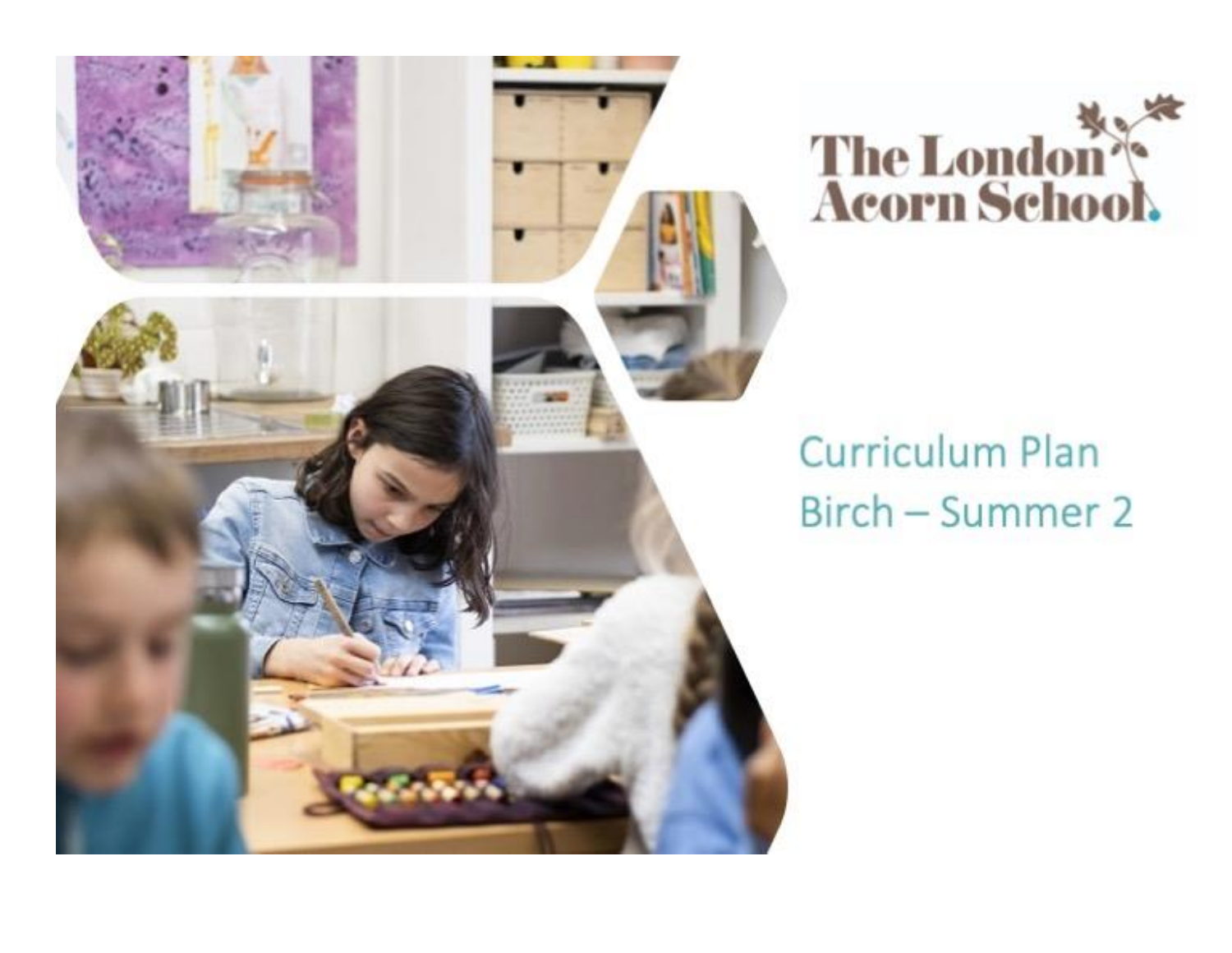#### Programmes of Study

Class/ Year class 2 year 3 Term Summer Second half term

## Unit title : EGYPTIANS

Literacy Genres Mystery Stories: Myth Atlas [Babcock] *Thiago de Moraes* (3 weeks) Discussion & Debate: (2 weeks) Language Play-poems to perform: The Sound Collector, *Roger McGough* (2 wks)

#### Reading Enhancements

Egyptology, Emily Sans

| Literacy |                                                     | <b>Maths</b> | Multiplication and Division                                                |
|----------|-----------------------------------------------------|--------------|----------------------------------------------------------------------------|
|          | Grammar                                             |              | multiples of 10 by counting on and back in 10s and using                   |
|          | To use a variety of simple organisational devices   |              | number facts to cross 100s                                                 |
|          | e.g., arrows, lines, boxes, keys, to indicate       |              | using tables facts to solve scaling problems, multiplications              |
|          | sequences and relationships.                        |              | using the grid method                                                      |
|          |                                                     |              | Divisions using chunking                                                   |
|          | Writing to entertain:                               |              | Use function machines to multiply by 2, 3, 4, 5 and 8 and                  |
|          | Stories (Including re-telling, personal experiences |              | understand the inverse                                                     |
|          | real & fictional)                                   |              | use scaling to multiply heights and weights by 2, 4, 8, 5 and 10           |
|          | Descriptions                                        |              | use known facts to multiply multiples of 10 by 2, 3, 4 and 5               |
|          | Poetry                                              |              | multiply numbers between 10 and 30 by 3, 4 and 5 using the                 |
|          | In character role (letter to recount / dairy entry) |              | grid method                                                                |
|          |                                                     |              | multiply 2-digit numbers by 3, 4, 5 and 8 using the grid method            |
|          | Writing to inform:                                  |              | Divide without remainders, just beyond the 12th multiple                   |
|          | Recount - First-hand experience                     |              | division with remainder                                                    |
|          | Instructions - First-hand experience                |              | use the grid method to multiply 2-digit numbers by 3, 4, 5 and 8<br>$\sim$ |
|          | NCR - Information booklet                           |              | begin to estimate products                                                 |
|          | Explanation - Observed process                      |              | Use the grid method to multiply 2-digit numbers by 3, 4, 5, 6              |
|          | Letter                                              |              | and 8                                                                      |
|          |                                                     |              | estimate products                                                          |
|          | Progression in Reading Comprehension                |              | decide whether to use multiplication or division to solve word             |
|          |                                                     |              | problems                                                                   |
|          |                                                     |              | <b>Statistics</b>                                                          |

 $\overline{a}$ 

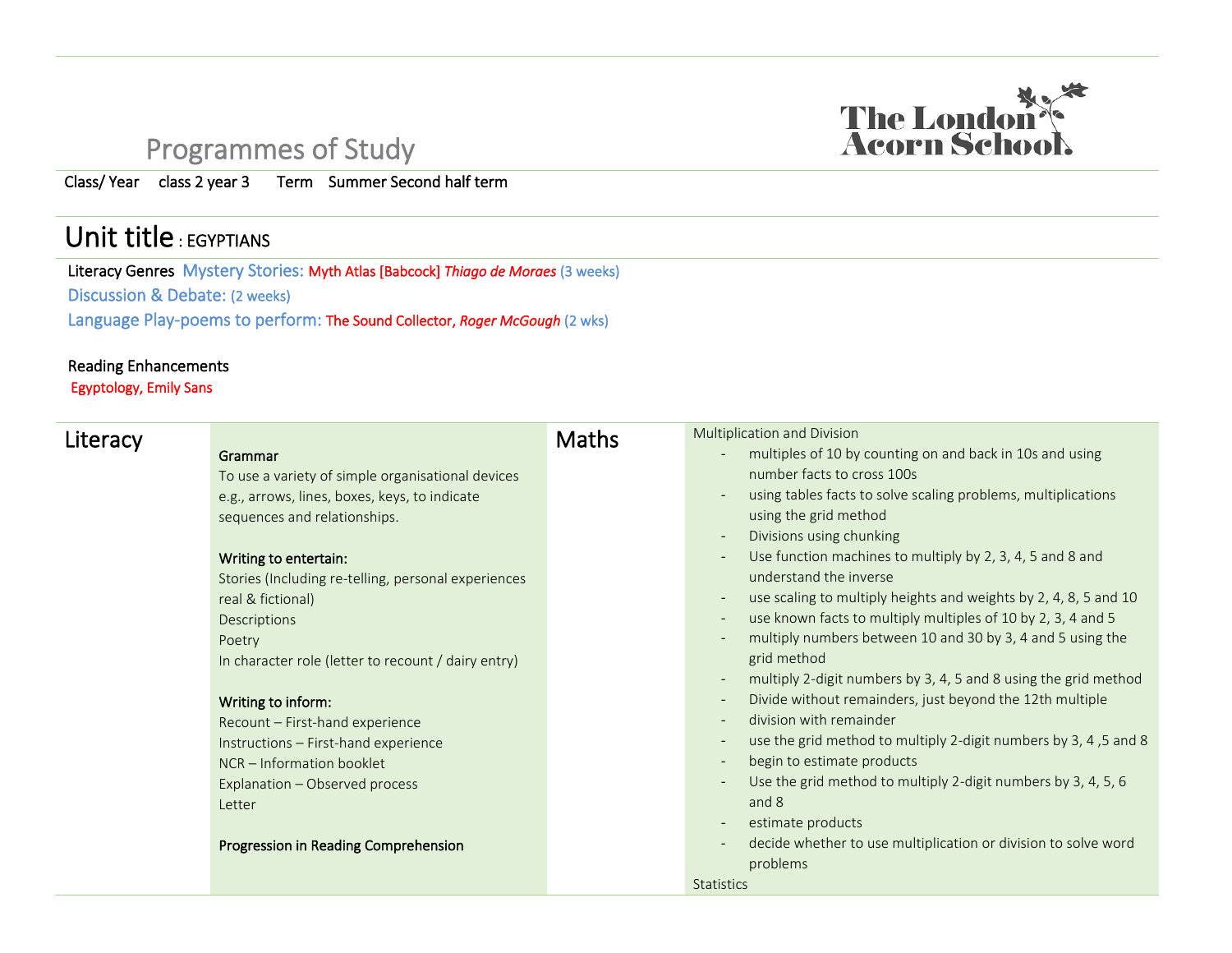|     | Vocabulary /Inference/ predict/ explain/ retrieve/<br>summarise                                                                                                                                                                                                                                                                                                                                                                                                                                                                                                     |                   | drawing and interpreting pictograms and bar graphs with<br>different scales; where one square/symbol represents two units<br>Record and analyse data in the context of measuring weights<br>draw and interpret bar charts where one square represents one<br>hundred units<br>Measurement<br>Weight<br>compare and measure weights in multiples of 100g<br>know how many grams are in a kilogram<br>estimate and weigh objects to the nearest 100g<br>2D Shapes<br>developing understanding and vocabulary of shape and angle<br>measuring perimeters<br>Identify, name and draw horizontal, vertical, perpendicular,                                                                                                                                                                                                                                       |
|-----|---------------------------------------------------------------------------------------------------------------------------------------------------------------------------------------------------------------------------------------------------------------------------------------------------------------------------------------------------------------------------------------------------------------------------------------------------------------------------------------------------------------------------------------------------------------------|-------------------|-------------------------------------------------------------------------------------------------------------------------------------------------------------------------------------------------------------------------------------------------------------------------------------------------------------------------------------------------------------------------------------------------------------------------------------------------------------------------------------------------------------------------------------------------------------------------------------------------------------------------------------------------------------------------------------------------------------------------------------------------------------------------------------------------------------------------------------------------------------|
|     |                                                                                                                                                                                                                                                                                                                                                                                                                                                                                                                                                                     |                   | parallel and diagonal lines, angles and symmetry in 2D shapes<br>measure the perimeter of 2D shapes by counting and<br>measuring with a ruler<br>Time<br>$\overline{\phantom{a}}$<br>telling the time 5, 10, 20 minutes later using am/pm and 24-<br>hour clock<br>tell the time on analogue and digital clocks to the minute                                                                                                                                                                                                                                                                                                                                                                                                                                                                                                                               |
| Art | <b>DRAWING-OIL PASTELS</b><br>Study examples of Ancient Egyptian<br>$\bullet$<br>art and understand that images<br>convey a message<br>Explore using oil pastels to create<br>$\bullet$<br>effect<br>Use different amount of pressure to<br>$\bullet$<br>create shades<br>Use blending to create effects<br>$\bullet$<br>Experiment with the use of white and<br>black and a primary colour to create<br>tones and tints<br>Know how to create clean lines and<br>$\bullet$<br>colours through the additional use of<br>scrap paper and the positioning of<br>hands | <b>Humanities</b> | <b>History</b><br><b>EGYPTIANS</b><br>Use a range of sources to find out about life of Egyptian society<br>Investigate the social structure of Egypt<br>Explore the role and rights of pharaohs, viziers, nobles, priests, scribes,<br>soldiers, craftsmen, farmers and slaves.<br>Discover in more depth the role, rights and responsibilities of the pharaohs<br>Discover what the life was like of some of the most famous pharaohs,<br>including Tutanhkamen, Rameses II, Cleopatra and Hatshepsut.<br>Find out about the ancient Egyptian gods and goddesses, including<br>$\bullet$<br>some of the 2000 deities of ancient Egypt and understand the<br>significance of the roles of different gods and goddesses<br>Investigating the appearance of some famous deities<br>Explore the role of pyramids as royal tombs and their changes over<br>time |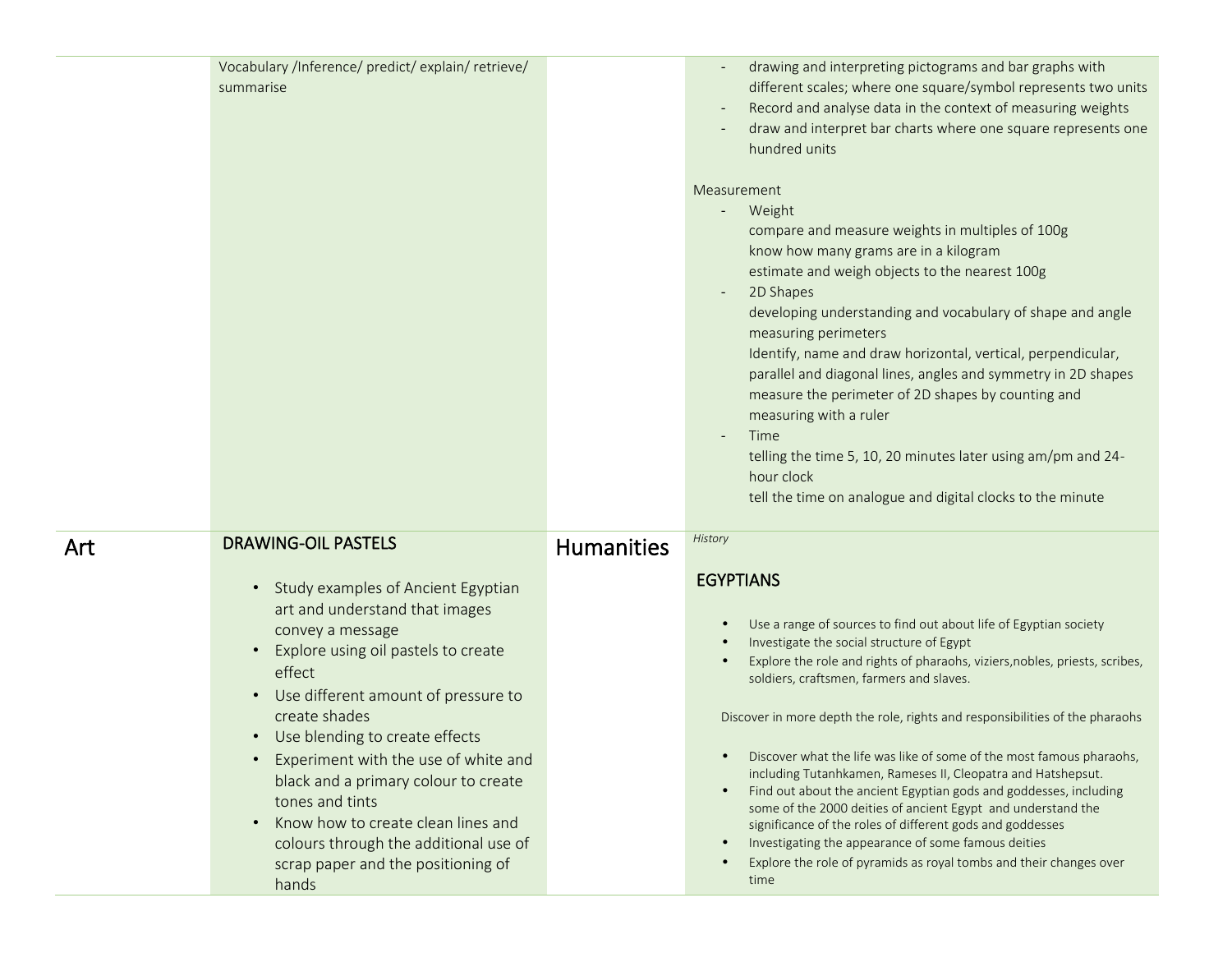|                                               | Create images using oil pastels and<br>$\bullet$<br>other media on papyrus paper                                                                                                                                                                                                                                                                                                                                                                                                          |                  | Find out what tomb paintings inside pyramids can tell us about life in<br>$\bullet$<br>ancient Egypt<br>Research and investigate the greatest inventions and achievements of<br>the ancient Egyptians e.g. paper, clocks, ox-drawn plough, calendars,<br>decimal system, shaduf. - discuss their impact on todays society                                                                                                                                                                                                                             |
|-----------------------------------------------|-------------------------------------------------------------------------------------------------------------------------------------------------------------------------------------------------------------------------------------------------------------------------------------------------------------------------------------------------------------------------------------------------------------------------------------------------------------------------------------------|------------------|-------------------------------------------------------------------------------------------------------------------------------------------------------------------------------------------------------------------------------------------------------------------------------------------------------------------------------------------------------------------------------------------------------------------------------------------------------------------------------------------------------------------------------------------------------|
| Relationships<br>and Health                   | <b>DRUGS</b><br>Know that there are some things that can<br>harm the body and make us ill<br>• Know when medicines can be helpful<br>and when they can be harmful<br>• Know that a drug is a substance that<br>people take to change the way they<br>think, feel or behave<br>• Know that alcohol is a drug inside<br>beer, spirits and wine<br>• Know that nicotine is a drug inside<br>cigarettes<br>*Life education lessons plans - Help or Harm?<br>Alcohols and Cigarettes the facts | Forest<br>School | Song : Dem Bones ! Compare skeletons of different vertebrates,<br>obs classification invertebrates/vertebrates, use of ground art,<br>song. Bat & Moth game. Extract pigments from stone/charcoal<br>and use for 'rock paintings'. ID elder wood, make beads, use for<br>crafting dragons, necklaces etc.<br>• Cross curricular with Science- collect different rocks for analysis<br>• Find examples of weathering in Morden Hall Park<br>• Use tools with increasing accuracy - experiment with wittling<br>and also share in time around campfires |
| Design and<br>technology /<br><b>Woodwork</b> | Wood work projects connected to Main lesson themes in<br>addition to projects derived from pupil interests                                                                                                                                                                                                                                                                                                                                                                                | Science          | <b>CHEMISTRY - ROCKS</b><br>• Compare rocks based on appearance and physical<br>properties.<br>• Know how fossils are formed.<br>• Recognise that soils are made from rocks and organic<br>matter.<br>. Know what happens to rocks when they are exposed to<br>the different elements.                                                                                                                                                                                                                                                                |
| Religious<br><b>Studies</b>                   | <b>Pilgrimages</b>                                                                                                                                                                                                                                                                                                                                                                                                                                                                        | <b>PE</b>        | ROUNDERS AND CRICKET/ SUMMER GAMES<br>$\bullet$<br>Develop ball skills, field skills, develop team working skills.<br>$\bullet$                                                                                                                                                                                                                                                                                                                                                                                                                       |